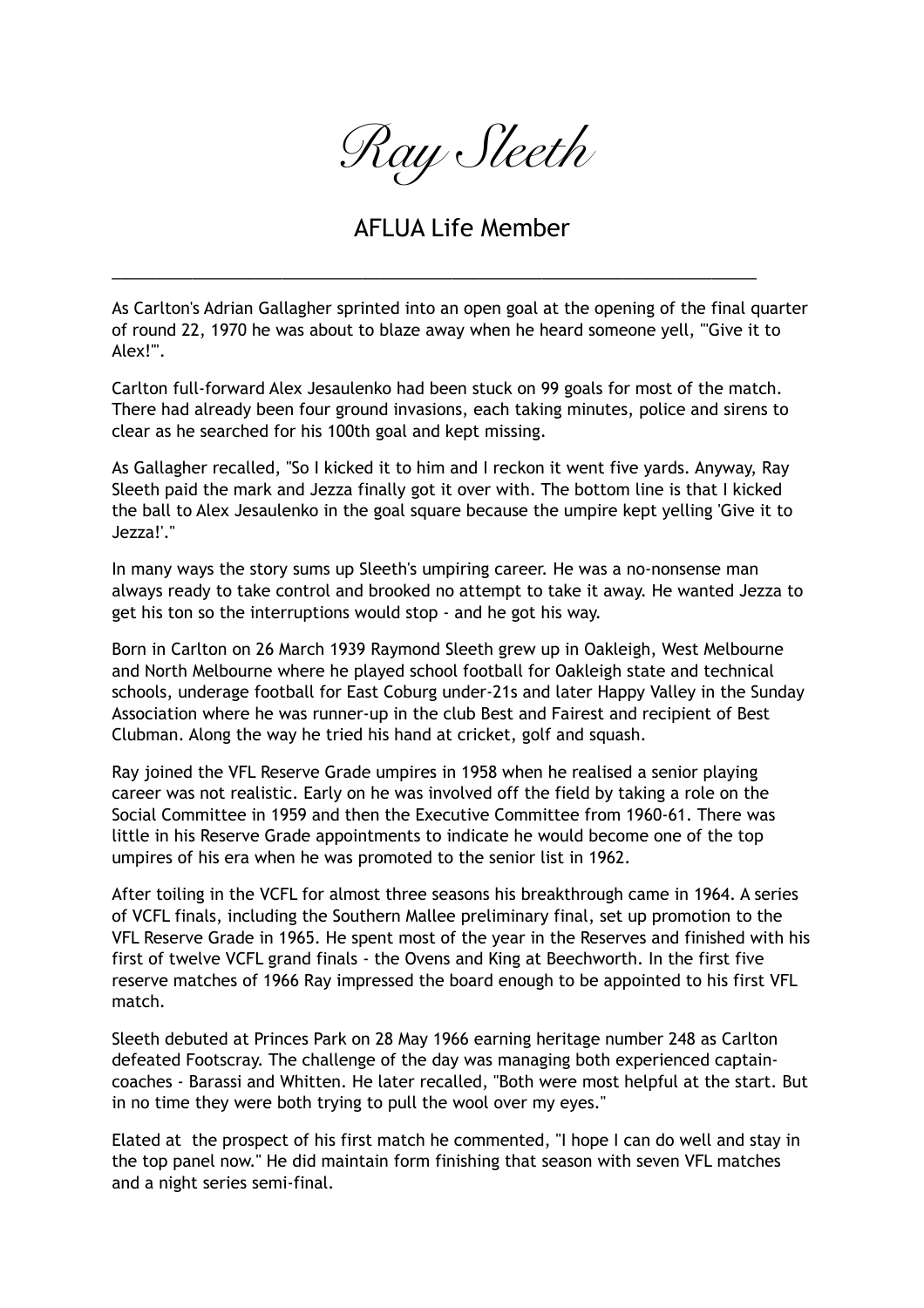From 1967 to 1971 Ray was rarely out of the 'big-six'. His first VFL final - the Second-semi came in 1968, followed by that year's Reserve Grade Grand Final. That same year an intoxicated Windy Hill patron jumped the fence and punched him in the face.

Relations between the umpires and the VFL tribunal were often contentious but never more so than what became known as the 'Technicalities fiasco' of 1969 and Ray was centre-stage.

Collingwood visited Carlton in April and came away with a ten goal win from a match as spiteful and violent as had ever been played. Each of the five umpires had multiple reports with eight charges laid against four players. Sleeth informed the club delegates that there were reports and that it would be some time before the written charges were ready but neglected to verbally convey the details of the charges. By the time they were ready, and after the delegates constantly banging on the change-room door, Sleeth handed them over and the delegates left following another heated exchange between Ray and Carlton's delegate Perc Bentley.

At the ensuing tribunal hearing the charges were never heard because VFL rule 14 had been contravened when no verbal details of the reports were conveyed 'immediately' after the match and prior to the written charges. An outraged umpires' association threatened withdrawal of services before being placated by the Umpires' Appointment Board who guaranteed amending the arcane reporting rules. Throughout the press flurry, which included a bomb-threat at the tribunal, Sleeth appeared in all the newspapers in various photographs. The umpires were cleared of any wrong doing and the rules did eventually change.

That year Sleeth achieved what he always felt was the highlight of his career when he travelled to Adelaide to represent the VFL at the ANFC Carnival officiating in the WA v. Tasmania and SA v. Tasmania matches. He also umpired the 1969 night grand final, a fivepoint thriller between Hawthorn and Melbourne.

While successful on the field Ray also contributed to the fabric of the umpires' association. He served on the Executive Committee in 1967-68 and as VFLUA Cricket club captain from 1965-71 and President from 1971-73. Ray was also one of the original drivers of the sporting panels held at Pentridge Gaol having been introduced to Father Gerald Brosnan. It was these nights that ultimately led to the annual Pentridge football matches between the prisoners and the umpires. Ray coached the umpires' team on at least one occasion.

His final three seasons contained two more finals: the 1970 First-semi in front of a record 104 239 spectators who saw Sleeth almost knocked unconscious. South's Peter Bedford drilled a kick which travelled five metres before crashing into the side of the umpire's head. Trainer Eric Gabb raced to treat Sleeth who had the presence of mind to blow timeon before collapsing. He recovered and completed the match but sported a cut and blackened eye for a week.

Ray's final senior match was the 1972 First Semi-final and he retired at season's end having amassed 119 VFL matches (4 finals), 34 VFL Reserve Grade matches, and 98 VCFL matches (12 grand finals).

The retirement may have seemed premature to some, given he was only 33 years old and had been emergency umpire to Bill Deller for the 1972 VFL Grand Final, but in Ray's mind the decision was clear.